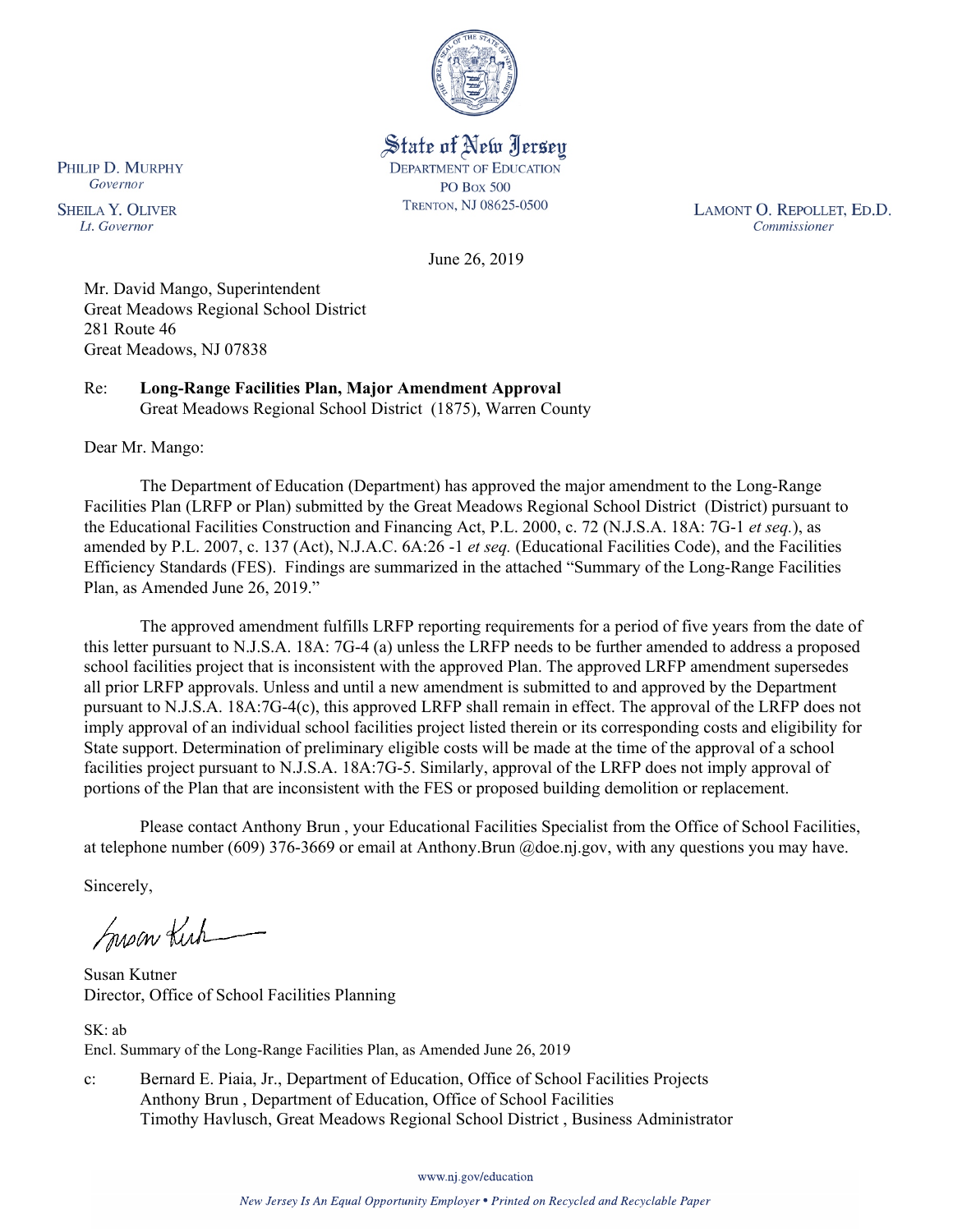# **Great Meadows Regional School District (1785) Summary of the Long-Range Facilities Plan, as Amended June 26, 2019**

The Department of Education (Department) has completed its review of the major amendment to the Long-Range Facilities Plan (LRFP or Plan) submitted by the Great Meadows Regional School District (District) pursuant to the Educational Facilities Construction and Financing Act, P.L. 2000, c. 72 (N.J.S.A. 18A: 7G-1 *et seq.*), as amended by P.L. 2007, c. 137 (Act), N.J.A.C. 6A:26-1 et seq. (Educational Facilities Code), and the Facilities Efficiency Standards (FES).

The following provides a summary of the District's approved amended LRFP. The summary is based on the standards set forth in the Act, the Educational Facilities Code, the FES, District-reported information in the Department's LRFP reporting system, and supporting documentation. The referenced reports in *italic* text are standard reports available on the Department's LRFP website.

### **1. Inventory Overview**

**2.** The District is classified as a Regular Operating District (ROD) for funding purposes. It provides services for students in grades PK-8.

The District identified existing and proposed schools, sites, buildings, rooms, and site amenities in its LRFP. Table 1 lists the number of existing and proposed district schools, sites, and buildings. Detailed information can be found in the *School Asset Inventory Report* and the *Site Asset Inventory Report.*

**As directed by the Department, school facilities projects that have received initial approval by the Department and have been approved by the voters, if applicable, are represented as "existing" in the LRFP.** Approved projects that include new construction and/or the reconfiguration/reassignment of existing program space are as follows: n/a.

|                                              | <b>Existing</b> | <b>Proposed</b> |
|----------------------------------------------|-----------------|-----------------|
| Number of Schools (assigned DOE school code) |                 |                 |
| Number of School Buildings <sup>1</sup>      |                 |                 |
| Number of Non-School Buildings <sup>2</sup>  |                 |                 |
| Number of Vacant Buildings                   |                 |                 |
| Number of Sites                              |                 |                 |

# **Table 1: Number of Schools, School Buildings, and Sites**

*1 Includes district-owned buildings and long-term leases serving students in district-operated programs 2 Includes occupied district-owned buildings not associated with a school, such as administrative or utility buildings*

Based on the existing facilities inventory submitted by the District:

- Schools using leased buildings (short or long-term):  $n/a$
- Schools using temporary classroom units (TCUs), excluding TCUs supporting construction: n/a
- Vacant/unassigned school buildings:  $n/a$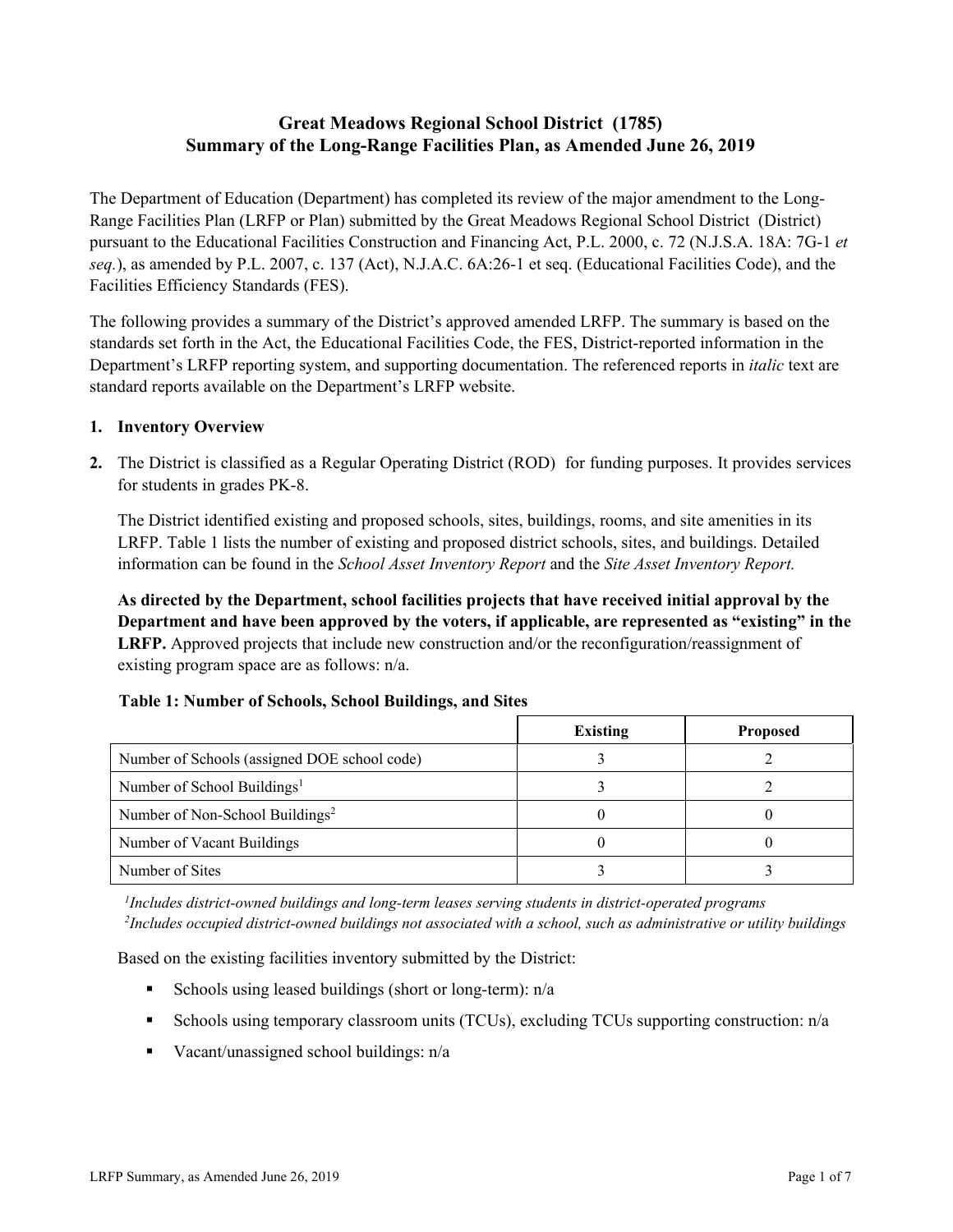**FINDINGS** The Department has determined that the proposed inventory is adequate for approval of the District's LRFP amendment. However, the LRFP determination does not imply approval of an individual school facilities project listed within the LRFP; the District must submit individual project applications for project approval.

# **2. District Enrollments**

The District determined the number of students, or "proposed enrollments," to be accommodated for LRFP planning purposes on a district-wide basis and in each school.

The Department minimally requires the submission of a standard cohort-survival projection. The cohortsurvival method projection method forecasts future students based upon the survival of the existing student population as it moves from grade to grade. A survival ratio of less than 1.00 indicates a loss of students, while a survival ratio of more than 1.00 indicates the class size is increasing. For example, if a survival ratio tracking first to second grade is computed to be 1.05, the grade size is increasing by 5% from one year to the next. The cohort-survival projection methodology works well for communities with stable demographic conditions. Atypical events impacting housing or enrollments, such as an economic downturn that halts new housing construction or the opening of a charter or private school, typically makes a cohort-survival projection less reliable.

#### **Proposed enrollments are based on a standard cohort-survival enrollment projection.**

Adequate supporting documentation was submitted to the Department to justify the proposed enrollments. Table 2 provides a comparison of existing and projected enrollments. All totals include special education students.

| <b>Grades</b>                | <b>Existing Enrollments</b><br>2018-2019 School Year | <b>District Proposed Enrollments</b><br>2021-2022 School Year |
|------------------------------|------------------------------------------------------|---------------------------------------------------------------|
| PK (excl. private providers) | 18                                                   |                                                               |
| Grades K-5                   | 405                                                  | 362                                                           |
| Grades 6-8                   | 236                                                  | 178                                                           |
| Grades 9-12                  |                                                      |                                                               |
| Totals K-12                  | 641                                                  | 540                                                           |

#### **Table 2: Enrollments**

**FINDINGS** The Department has determined the District's proposed enrollments to be acceptable for approval of the District's LRFP amendment. The Department will require a current enrollment projection at the time an application for a school facilities project is submitted incorporating the District's most recent enrollments in order to verify that the LRFP's planned capacity is appropriate for the updated enrollments.

# **3. District Practices Capacity**

Based on information provided in the room inventories, *District Practices Capacity* was calculated for each school building to determine whether adequate capacity is proposed for the projected enrollments based on district scheduling and class size practices. The capacity totals assume instructional buildings can be fully utilized regardless of school sending areas, transportation, and other operational issues. The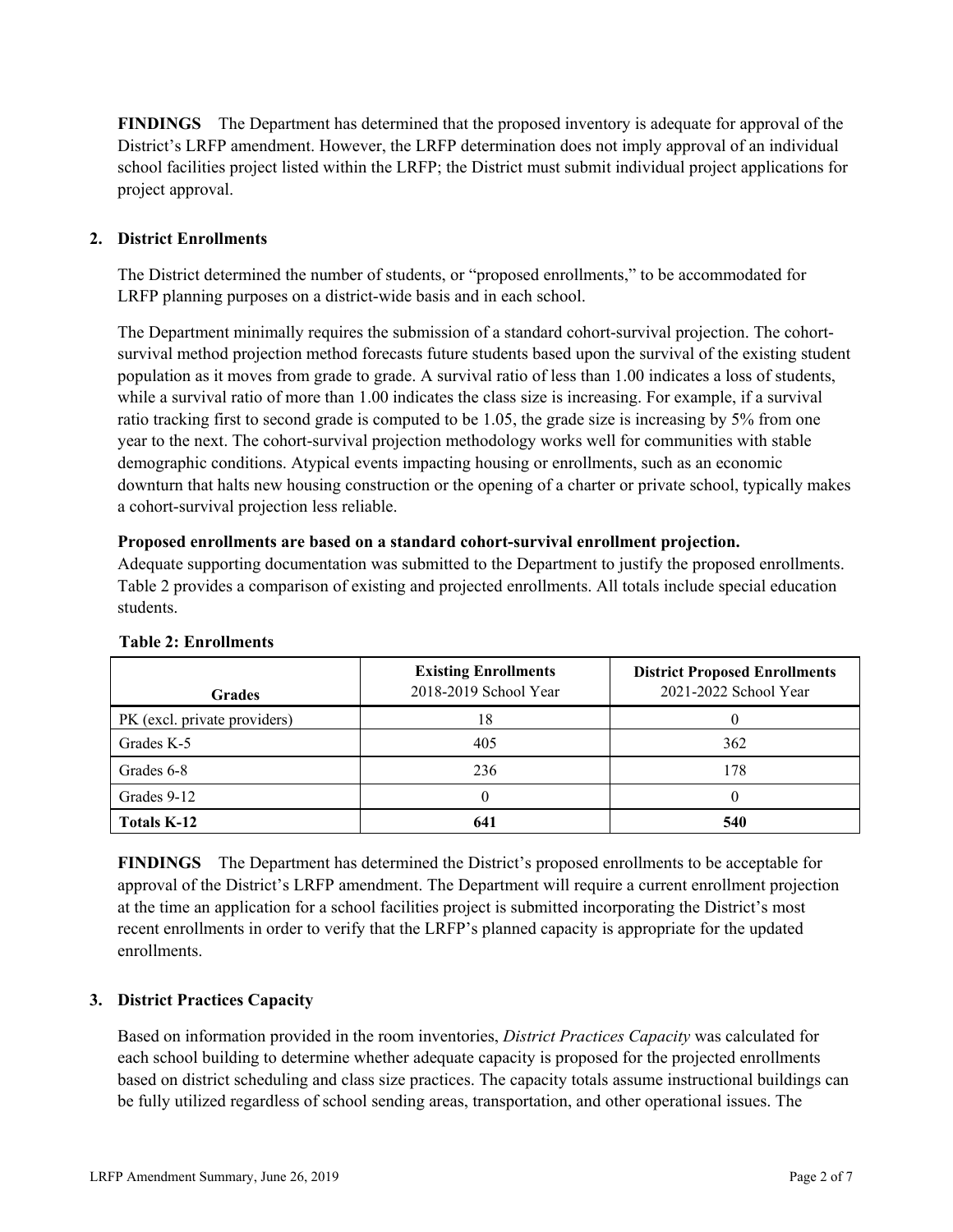calculations only consider district-owned buildings and long-term leases; short term leases and temporary buildings are excluded. A capacity utilization factor of 90% for classrooms serving grades K-8 and 85% for classrooms serving grades 9-12 is applied in accordance with the FES. No capacity utilization factor is applied to preschool classrooms.

In certain cases, districts may achieve adequate District Practices Capacity to accommodate enrollments but provide inadequate square feet per student in accordance with the FES, resulting in educational adequacy issues and "Unhoused Students." Unhoused students are considered in the "Functional Capacity" calculations used to determine potential State support for school facilities projects and are analyzed in Section 4.

Table 3 provides a summary of proposed enrollments and existing and proposed District-wide capacities. Detailed information can be found in the LRFP website reports titled *FES and District Practices Capacity Report, Existing Rooms Inventory Report, and Proposed Rooms Inventory Report.*

| <b>Grades</b>          | <b>Proposed</b><br><b>Enrollments</b> | <b>Existing</b><br><b>District</b><br><b>Practices</b><br>Capacity | <b>Existing</b><br>Deviation* | <b>Proposed</b><br><b>District</b><br><b>Practices</b><br>Capacity | <b>Proposed</b><br>Deviation* |
|------------------------|---------------------------------------|--------------------------------------------------------------------|-------------------------------|--------------------------------------------------------------------|-------------------------------|
| Preschool (PK)         | 0                                     | 0.00                                                               | 0.00                          | 0.00                                                               | 0.00                          |
| Elementary $(K-5)$     | 362                                   | 583.20                                                             | 221.20                        | 375.54                                                             | 13.54                         |
| Middle $(6-8)$         | 178                                   | 226.80                                                             | 48.80                         | 177.06                                                             | $-0.94$                       |
| High $(9-12)$          | $\theta$                              | 0.00                                                               | 0.00                          | 0.00                                                               | 0.00                          |
| <b>District Totals</b> | 540                                   | 810.00                                                             | 270.00                        | 552.60                                                             | 12.60                         |

**Table 3: District Practices Capacity Analysis**

*\* Positive numbers signify surplus capacity; negative numbers signify inadequate capacity. Negative values for District Practices capacity are acceptable for approval if proposed enrollments do not exceed 100% capacity utilization.*

Considerations:

- Based on the proposed enrollments and existing room inventories, the District is projected to have inadequate capacity for the following grade groups, assuming all school buildings can be fully utilized: n/a
- Adequate justification has been provided by the District if the proposed capacity for a school significantly deviates from the proposed enrollments. Generally, surplus capacity is acceptable for LRFP approval if additional capacity is not proposed through new construction.

**FINDINGS**The Department has determined that proposed District capacity, in accordance with the proposed enrollments, is adequate for approval of the District's LRFP amendment. The Department will require a current enrollment projection at the time an application for a school facilities project is submitted, incorporating the District's most recent Fall Enrollment Report, in order to verify that the LRFP's planned capacity meets the District's updated enrollments.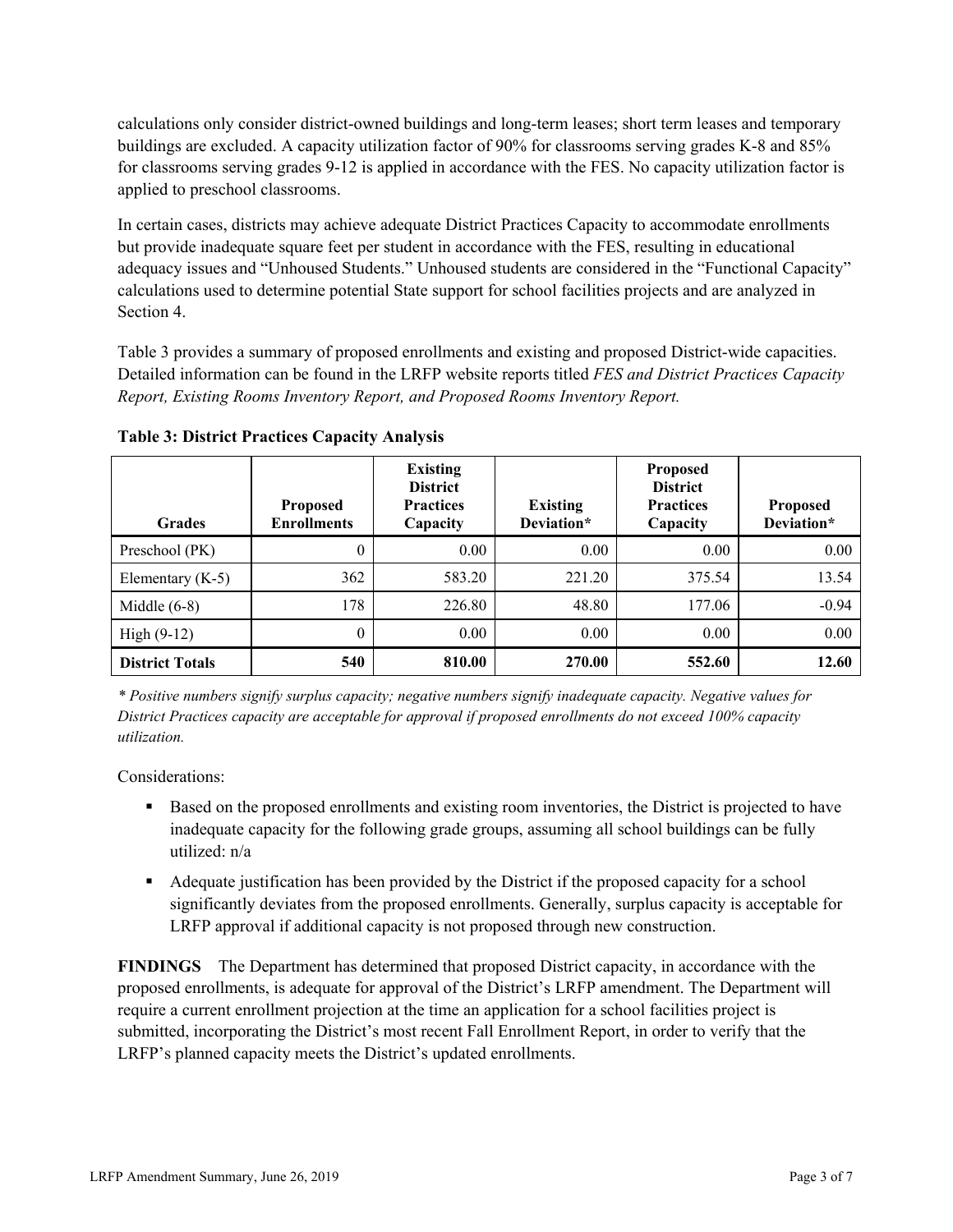### **4. Functional Capacity and Unhoused Students**

*Functional Capacity* was calculated and compared to the proposed enrollments to provide a preliminary estimate of Unhoused Students and new construction funding eligibility.

*Functional Capacity* is the adjusted gross square footage of a school building *(total gross square feet minus excluded space)* divided by the minimum area allowance per full-time equivalent student for the grade level contained therein. *Unhoused Students* is the number of students projected to be enrolled in the District that exceeds the Functional Capacity of the District's schools pursuant to N.J.A.C. 6A:26-2.2(c). *Excluded Square Feet* includes (1) square footage exceeding the FES for any pre-kindergarten, kindergarten, general education, or self-contained special education classroom; (2) grossing factor square footage *(corridors, stairs, mechanical rooms, etc.)* that exceeds the FES allowance, and (3) square feet proposed to be demolished or discontinued from use. Excluded square feet may be revised during the review process for individual school facilities projects.

Table 4 provides a preliminary assessment of the Functional Capacity, Unhoused Students, and Estimated Maximum Approved Area for each FES grade group. The calculations exclude temporary facilities and short-term leased buildings. School buildings proposed for whole or partial demolition or reassignment to a non-school use are excluded from the calculations pending project application review. If a building is proposed to be reassigned to a different school, the square footage is applied to the proposed grades after reassignment. Buildings that are not assigned to a school are excluded from the calculations. Detailed information concerning the calculations can be found in the *Functional Capacity and Unhoused Students Report* and the *Excluded Square Footage Report.*

|                                              | <b>PK</b> | $K-5$    | $6 - 8$  | $9-12$   | <b>Total</b> |
|----------------------------------------------|-----------|----------|----------|----------|--------------|
| Proposed Enrollments                         | 0         | 362      | 178      | $\theta$ | 540          |
| FES Area Allowance (SF/student)              | 125.00    | 125.00   | 134.00   | 151.00   |              |
| <b>Prior to Completion of Proposed Work:</b> |           |          |          |          |              |
| <b>Existing Gross Square Feet</b>            | $\theta$  | 54,729   | 50,346   | $\theta$ | 105,075      |
| Adjusted Gross Square Feet                   | 0         | 54,285   | 50,010   | $\theta$ | 104,295      |
| <b>Adjusted Functional Capacity</b>          | 0.00      | 428.30   | 378.79   | 0.00     |              |
| <b>Unhoused Students</b>                     | 0.00      | 0.00     | 0.00     | 0.00     |              |
| Est. Max. Area for Unhoused Students         | 0.00      | 0.00     | 0.00     | 0.00     |              |
| <b>After Completion of Proposed Work:</b>    |           |          |          |          |              |
| Gross Square Feet                            | $\theta$  | 54,729   | 50,346   | $\theta$ | 105,075      |
| New Gross Square Feet                        | $\Omega$  | $\Omega$ | $\theta$ | $\Omega$ | $\theta$     |
| Adjusted Gross Square Feet                   | 0         | 54,285   | 50,010   | $\Omega$ | 104,295      |
| <b>Functional Capacity</b>                   | 0.00      | 428.30   | 378.79   | 0.00     |              |
| Unhoused Students after Construction         | 0.00      | 0.00     | 0.00     | 0.00     |              |
| Est. Max. Area Remaining                     | 0.00      | 0.00     | 0.00     | 0.00     |              |

**Table 4: Estimated Functional Capacity and Unhoused Students** 

Facilities used for non-instructional or non-educational purposes are ineligible for State support under the Act. However, projects for such facilities shall be reviewed by the Department to determine whether they are consistent with the District's LRFP and whether the facility, if it is to house students (full or part time)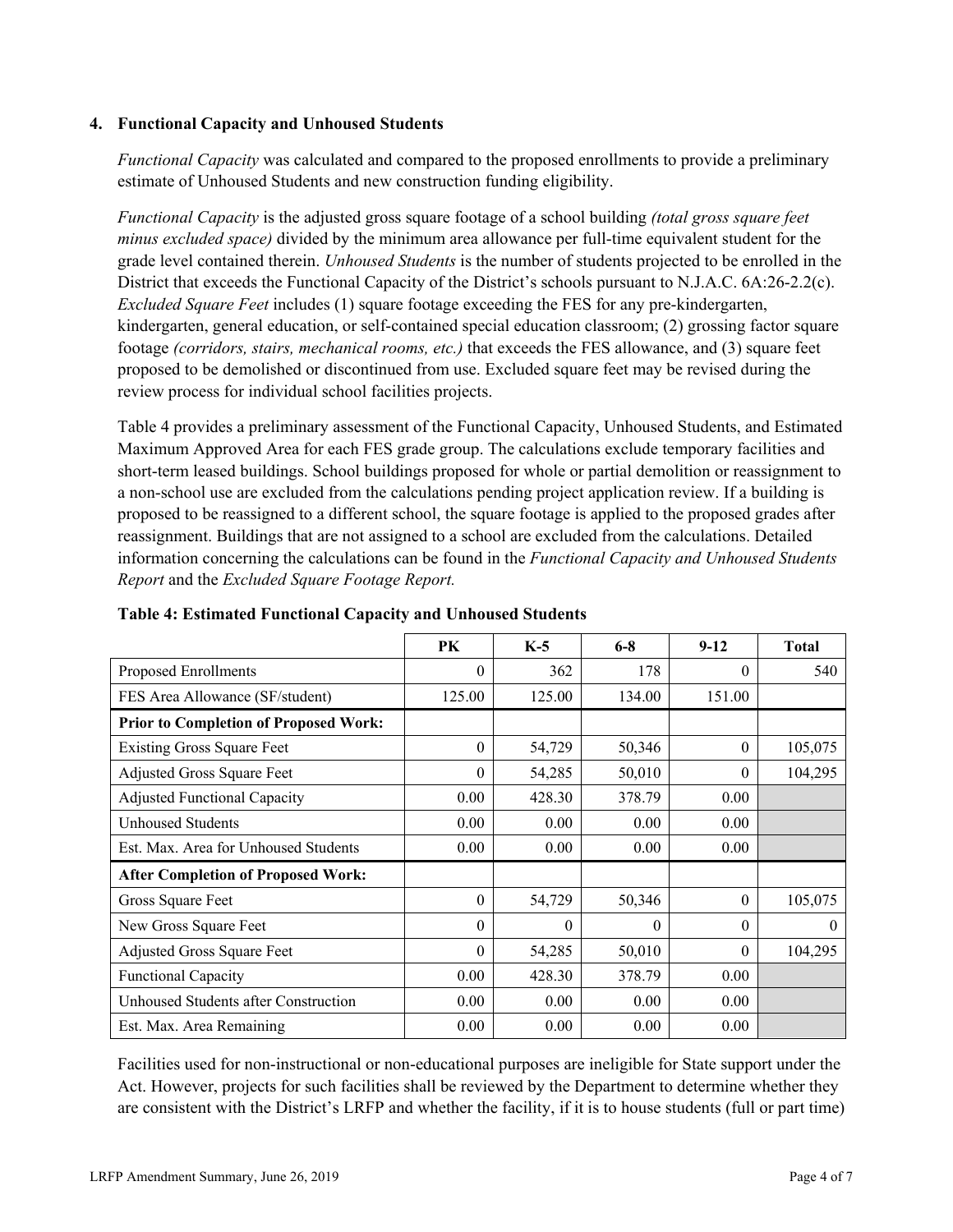conforms to educational adequacy requirements. These projects shall conform to all applicable statutes and regulations.

Estimated costs represented in the LRFP by the District are for capital planning purposes only. The estimates are not intended to represent preliminary eligible costs or final eligible costs of approved school facilities projects.

Considerations:

- The District does not have approved projects pending completion, as noted in Section 1, that impact the Functional Capacity calculations.
- **The Functional Capacity calculations** *exclude* square feet proposed for demolition or discontinuation for the following FES grade groups and school buildings pending a feasibility study and project review: n/a.
- Based on the preliminary assessment, the District has Unhoused Students prior to the completion of proposed work for the following FES grade groups: n/a.
- New construction is proposed for the following FES grade groups:  $n/a$ .
- **Proposed new construction exceeds the estimated maximum area allowance for Unhoused** Students prior to the completion of the proposed work for the following grade groups: n/a.
- The District, based on the preliminary LRFP assessment, will not have Unhoused Students after completion of the proposed LRFP work. If the District is projected to have Unhoused Students, adequate justification has been provided to confirm educational adequacy in accordance with Section 6 of this determination.

**FINDINGS** Functional Capacity and Unhoused Students calculated in the LRFP are preliminary estimates. Preliminary Eligible Costs (PEC) and Final Eligible Costs (FEC) will be included in the review process for specific school facilities projects. A feasibility study undertaken by the District is required if building demolition or replacement is proposed per N.J.A.C. 6A:26-2.3(b)(10).

# **5. Proposed Work**

The District assessed program space, capacity, and physical plant deficiencies to determine corrective actions. Capital maintenance, or *"system actions,"* address physical plant deficiencies due to operational, building code, and /or life cycle issues. Inventory changes, or *"inventory actions,*" add, alter, or eliminate sites, site amenities, buildings, and/or rooms.

The Act (N.J.S.A. 18A:7G-7b) provides that all school facilities shall be deemed suitable for rehabilitation unless a pre-construction evaluation undertaken by the District demonstrates to the satisfaction of the Commissioner that the structure might pose a risk to the safety of the occupants even after rehabilitation or that rehabilitation is not cost-effective. Pursuant to N.J.A.C. 6A:26-2.3(b)(10), the Commissioner may identify school facilities for which new construction is proposed in lieu of rehabilitation for which it appears from the information presented that new construction is justified, provided, however, that for such school facilities so identified, the District must submit a feasibility study as part of the application for the specific school facilities project. The cost of each proposed building replacement is compared to the cost of additions or rehabilitation required to eliminate health and safety deficiencies and to achieve the District's programmatic model.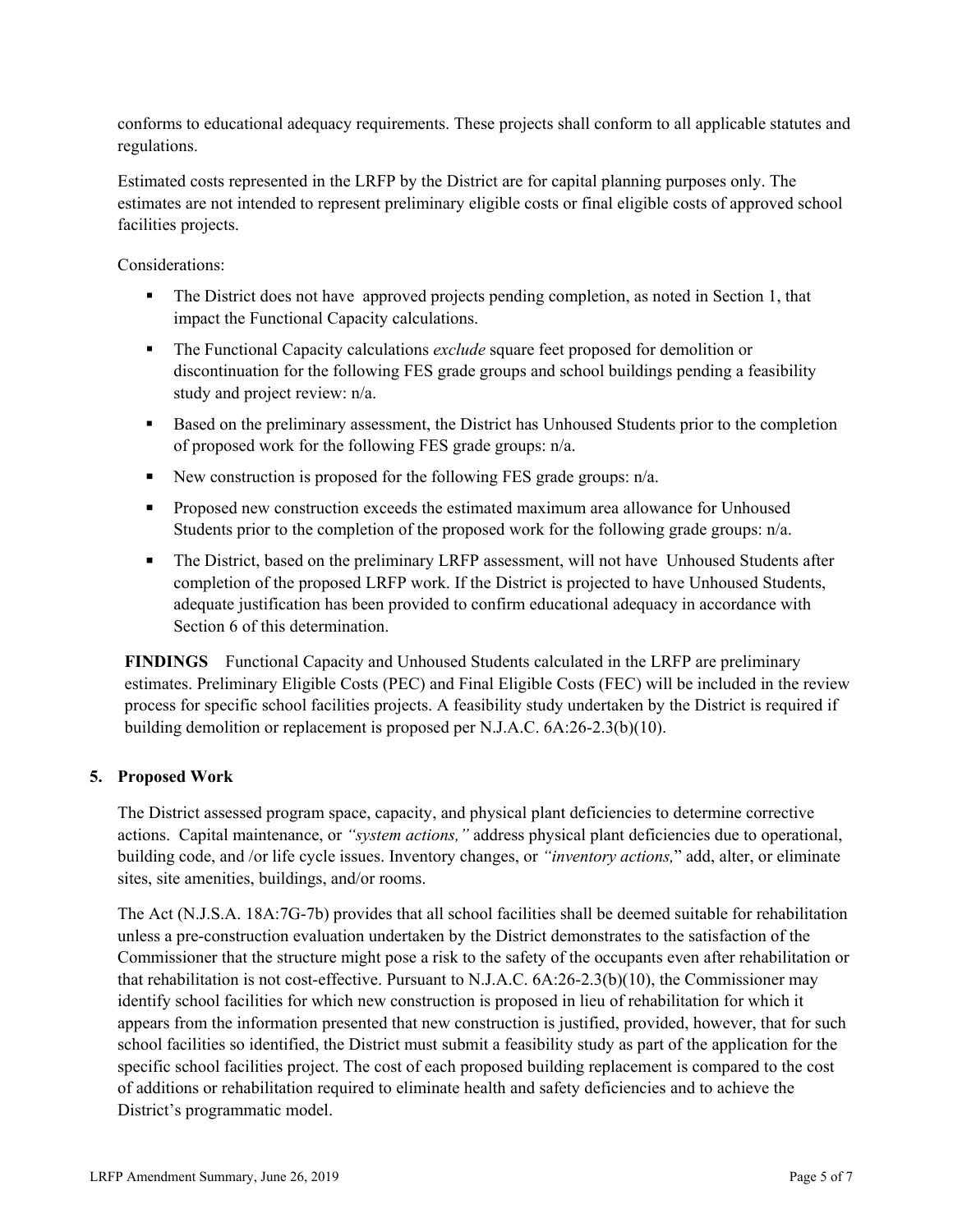Table 5 lists the scope of work proposed for each school based on the building(s) serving their student population. Detailed information can be found in the LRFP website reports titled *"School Asset Inventory," "LRFP Systems Actions Summary," and "LRFP Inventory Actions Summary."*

With the completion of the proposed work, the following schools are proposed to be eliminated: Liberty School; the following schools are proposed to be added:  $n/a$ .

| <b>Proposed Scope of Work</b>                                                                  | <b>Applicable Schools</b>                                          |
|------------------------------------------------------------------------------------------------|--------------------------------------------------------------------|
| Renovation only (no new construction)                                                          |                                                                    |
| System actions only (no inventory actions)                                                     | Central School (050)<br>Great Meadows Regional Middle School (040) |
| Existing inventory actions only (no systems actions)                                           | n/a                                                                |
| Systems and inventory changes                                                                  | n/a                                                                |
| <b>New construction</b>                                                                        |                                                                    |
| Building addition only (no systems or existing inventory actions)                              | n/a                                                                |
| Renovation and building addition (system, existing inventory,<br>and new construction actions) | n/a                                                                |
| New building on existing site                                                                  | n/a                                                                |
| New building on new or expanded site                                                           | n/a                                                                |
| Site and building disposal (in addition to above scopes)                                       |                                                                    |
| Partial building demolition                                                                    | n/a                                                                |
| Whole building demolition                                                                      | n/a                                                                |
| Site and building disposal or discontinuation of use                                           | Liberty School (060)                                               |

**Table 5. School Building Scope of Work**

**FINDINGS** The Department has determined that the proposed work is adequate for approval of the District's LRFP amendment. However, Department approval of proposed work in the LRFP does not imply the District may proceed with a school facilities project. The District must submit individual project applications with cost estimates for Department project approval. Both school facilities project approval and other capital project review require consistency with the District's approved LRFP.

#### **6. Proposed Room Inventories and the Facilities Efficiency Standards**

The District's proposed school buildings were evaluated to assess general educational adequacy in terms of compliance with the FES area allowance pursuant to N.J.A.C. 6A:26-2.2 and 2.3.

District schools are proposed to provide less square feet per student than the FES after the completion of proposed work as indicated in Table 5.

**FINDINGS** The Department has determined that the District's proposed room inventories are adequate for LRFP approval. If school(s) are proposed to provide less square feet per student than the FES area allowance, the District has provided justification indicating that the educational adequacy of the facility will not be adversely affected and has been granted an FES waiver by the Department pending project submission and review. This determination does not include an assessment of eligible square feet for State support, which will be determined at the time an application for a specific school facilities project is submitted to the Department. The Department will also confirm that a proposed school facilities project